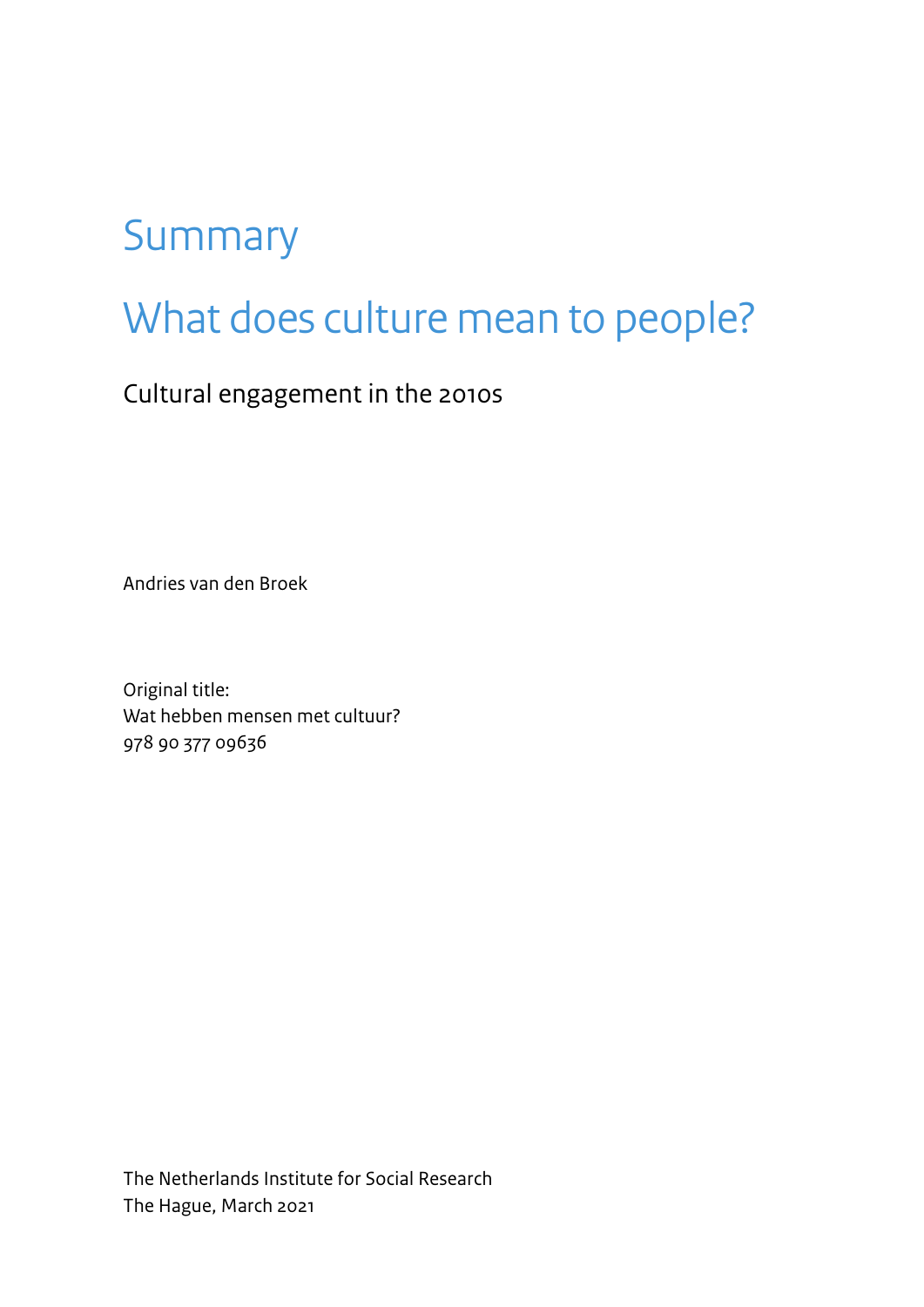# Summary and discussion

To answer the question of what culture means to people, we need to start by defining what we mean by culture. It might seem obvious what the word culture means, but in fact culture has been defined in many diverse ways. There is no authoritative definition of the concept of culture that is widely accepted. Moreover, the concept of 'culture' is often paired with the concept of 'art', which adds to the confusion. As in previous publications by the Netherlands Institute for Social Research (SCP) regarding people's engagement with culture, in this report we refer to culture as comprising both art and heritage. Art includes the performing arts (music, dance and theatre), visual arts, film and literature, and video art; heritage comprises both tangible (movable and immovable) and intangible heritage (such as rituals and traditions). Art includes not only classical ballet and opera, but also rock music, hip-hop and folk music traditions. The survey that this report is based on did not ask people about culture in abstract terms, nor about art and heritage, but focused on people's specific interests and activities.

Engagement with culture can manifest itself in various ways. Five forms of engagement with culture have been defined and examined here: an interest in culture: making culturerelated visits; the use of culture-related media; amateur culture; and support for culture. When these definitions are applied, almost everyone has some level of engagement with culture. When we take a closer look, however, there are differences in the degree to which certain segments of the population engage with particular forms or expressions of culture. Differences in individuals' capacity to comprehend cultural codes and mores stem from  $d$ ifferences in a person's cultural capital – in terms of both quantity and composition, as well as from differences in educational background, differences in ancestry or ethnicity and generational differences.

#### Interest

The vast majority of the population (approximately 85%) is quite or very interested in one or more forms of art, with the most popular being film (almost two thirds), pop music (over half) and stage performance (one third). Of the 'higher' or classical art forms (classical music, modern dance, classical ballet and theatre), classical music is the most popular (one fifth). Two-thirds of people are quite or very interested in one or more aspects of heritage, with the most popular form being built heritage (half). For three-quarters of the population, culture is a topic of conversation, either sometimes or often. This applies less to heritage (50%) than to art (70%).

Heritage became a more frequent topic of conversation in 2018.The reason for this may have been the fierce debates around the 'Zwarte Piet' (Black Pete) tradition. The word 'tradition' plays a major role in that debate, and this word is also included in the question regarding interest in heritage.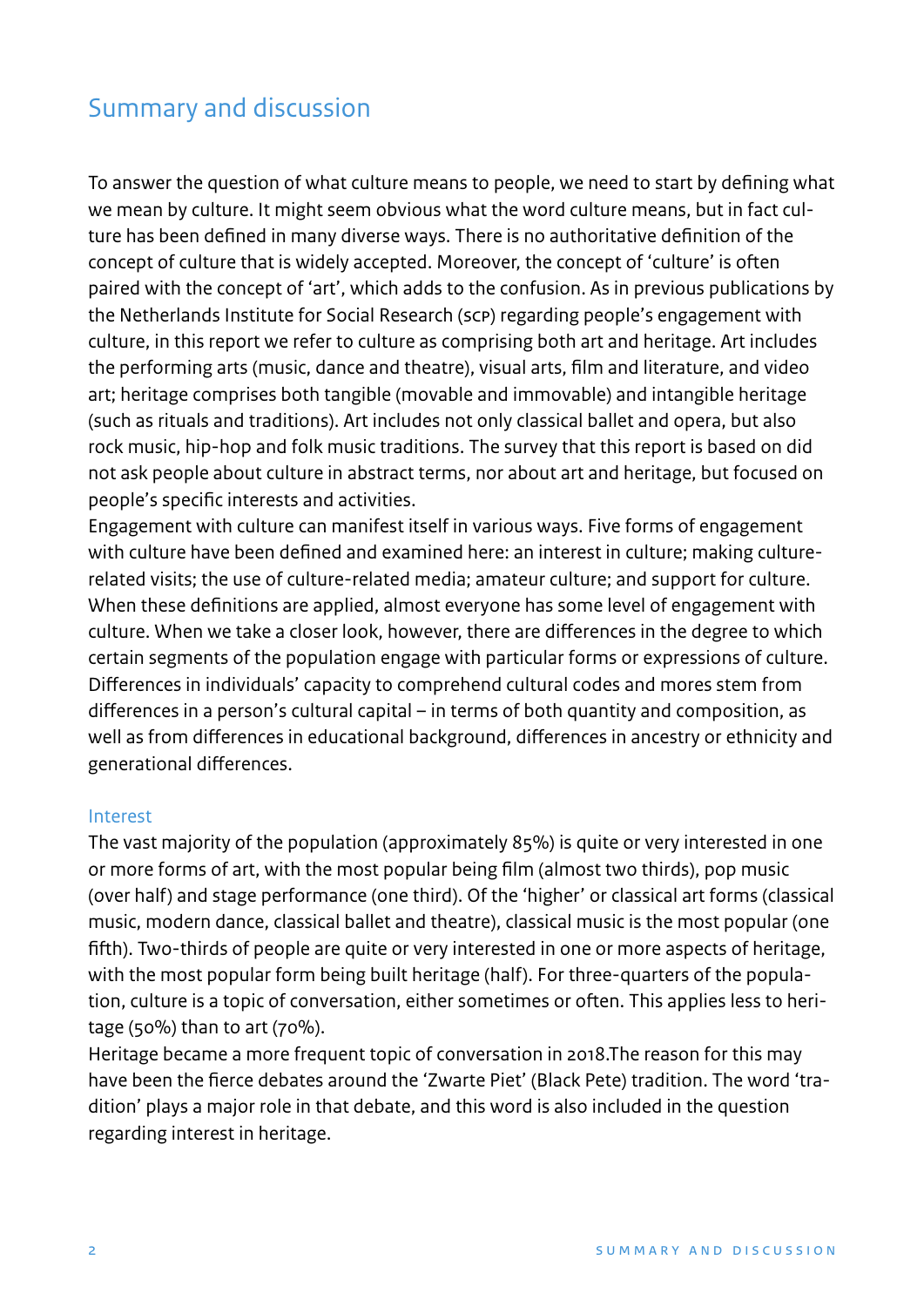People with a higher educational level are more likely to be interested in culture and to talk about it than people who have spent less time in education. Interest in art is somewhat lower among older people, while interest in heritage is lower among younger people.

## Culture-related visits

Over 90% of the population makes at least one culture-related visit per year. This could be a visit to the opera, a pop concert or a historic location. Over 85% of respondents went to see some form of art: almost three-quarters saw some kind of performing art (of which 60% were popular performing arts and 36% classical performing arts), two-thirds went to see a film, half went to see visual arts and just under 10% went to a literary event. About two-thirds of respondents visited a heritage location, particularly built heritage (approximately 60%).

There were no major changes in the degree of cultural visits in the 2010s. If there was any change at all, it was the growing reach of culture, including art museums, film and heritage. The credit crisis and its aftermath, including the cuts in public spending on subsidised culture, seem to have left no traces in the reach of culture. Neither has the frequency of culture-related visits been affected, although we will never know whether there would have been (even more) growth if the financial crisis had never taken place.

Culture-related visits are distributed unevenly across the population. The most important factor here is a person's cultural capital, which relates to the length of education. The longer the educational career, the more likely a person is to make culture-related visits. This applies not only to the classical performing arts, museums and visual arts, but to also popular performing arts, festivals and film. The reach of culture is often more limited among people from a non-Western migration background, with the exceptions being film and libraries (although film can be explained here by the younger demographics of that group). In the case of classical performing arts, visual arts and museums, there are major differences in the reach of culture by education, with indices of approximately 75% among people with a lower level of education and 135% among those with a higher level of education. Age has a variable relationship with culture-related visits, the broad picture being that the reach of museums and classical performing arts is greater among older people, while the reach of popular performing arts, film and festivals is greater among young people.

### Culture via media

The culture-related use of media follows broadly the same patterns as culture-related visits. The reach is wide (approximately 90%), with the reach of art (approximately 85%) being greater than that of heritage (approximately 65% in 2018). The use of digital facilities is on the rise.

Just as with interest in culture, the culture-related use of media with respect to engagement with heritage has also grown recently, possibly due to discussions around 'Zwarte Piet' as mentioned.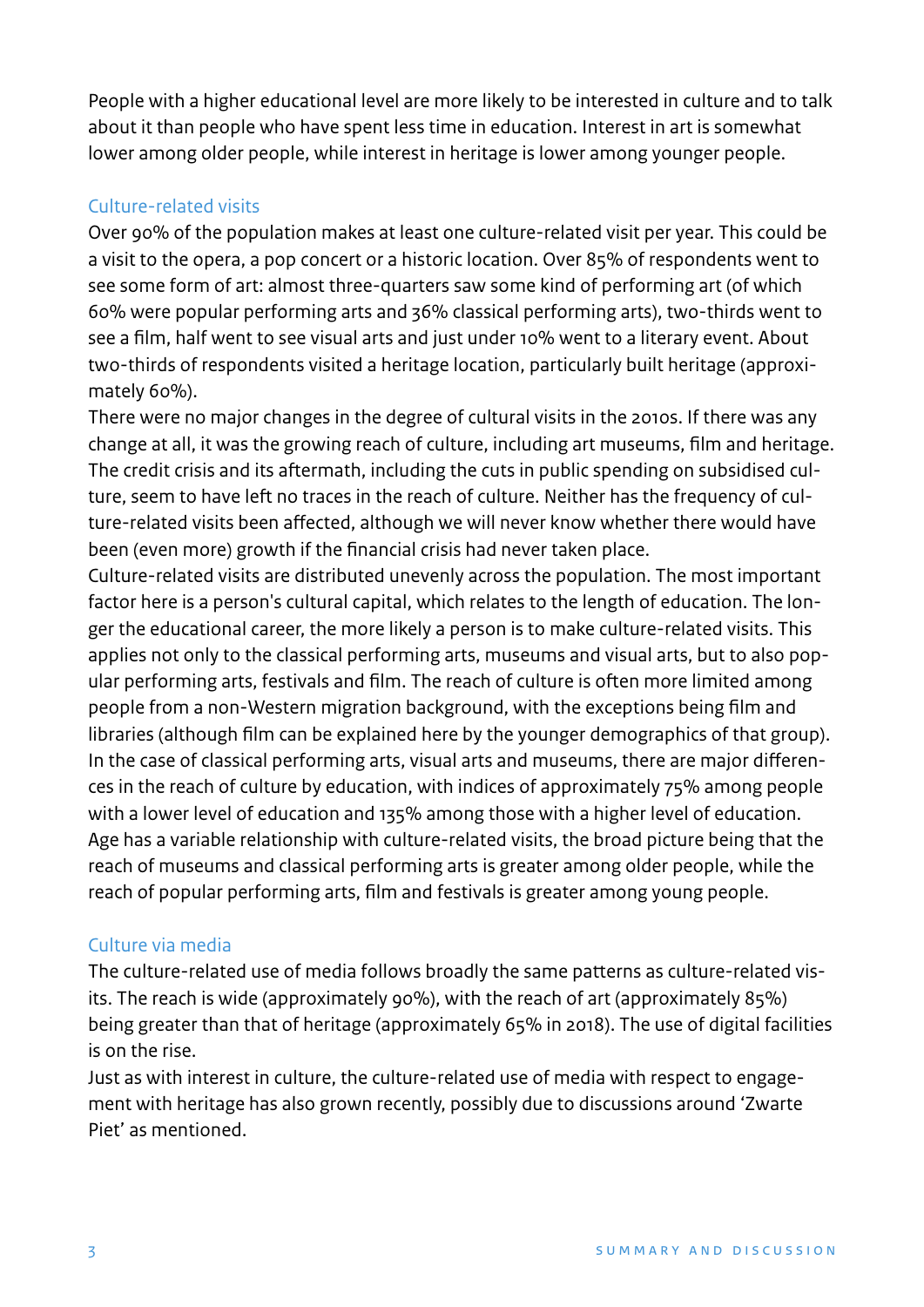The culture-related use of media is somewhat lower among those with a lower level of education and those from a non-Western migration background. Internet applications have been embraced less among the oldest demographic groups.

#### Amateur culture

Almost two-thirds of people are active as amateurs ('amators') in culture every year, mainly in the form of playing music, painting/drawing, making photographs/films or engaging in historical research. Over 40% practice some form of culture once a month or more often. Amateur participation is much more common in art than in heritage activities: approximately 70% of art amateurs do this frequently, while 70% of heritage amateurs do so occasionally.

In the 2010s, the share of amateur participation in art was consistently above half of the population, while that in heritage increased by 25% to one third.

People with a higher level of education are more likely to practice culture; young people are more likely to be active practitioners of art.

### Support for culture

About one third of the population support the cultural sector. Donations are the most common form of support (20%), with almost one in ten people engaging in culture-related volunteer work.

The overall reach of support for culture (donations, volunteer work and membership of supporters' associations) declined slightly in the 2010s, reaching just under 30% in 2018. Donations and volunteer work are less common among people from a non-Western migration background. Donations come mainly from older people and higher-income groups. Voluntary work is not related to these characteristics, but here there are differences associated with educational level.

#### Patterns: trends over time

Engagement with culture appears to be fairly stable. Engagement seems to be rising in certain areas: more people are taking an interest in culture, there is more use of media around heritage and art museums, film and heritage are extending their reach somewhat. On the other hand, support for culture is waning slightly.

### Patterns: population distribution

Cultural engagement is not distributed evenly among the population. There are often subtle differences in the extent to which particular demographic groups engage with culture in particular ways, but sometimes these differences are more striking. People who are not culturally engaged are not discussed or identified separately here (for this, see: Van den Broek 2013; Van Eijck and Boele 2018), but in fact they represent the mirror image of those who are engaged, and so in this sense they are covered.

Several patterns can be discerned in people's cultural engagement. Cultural capital (the capacity to comprehend cultural codes and mores) plays a major role in these. Cultural cap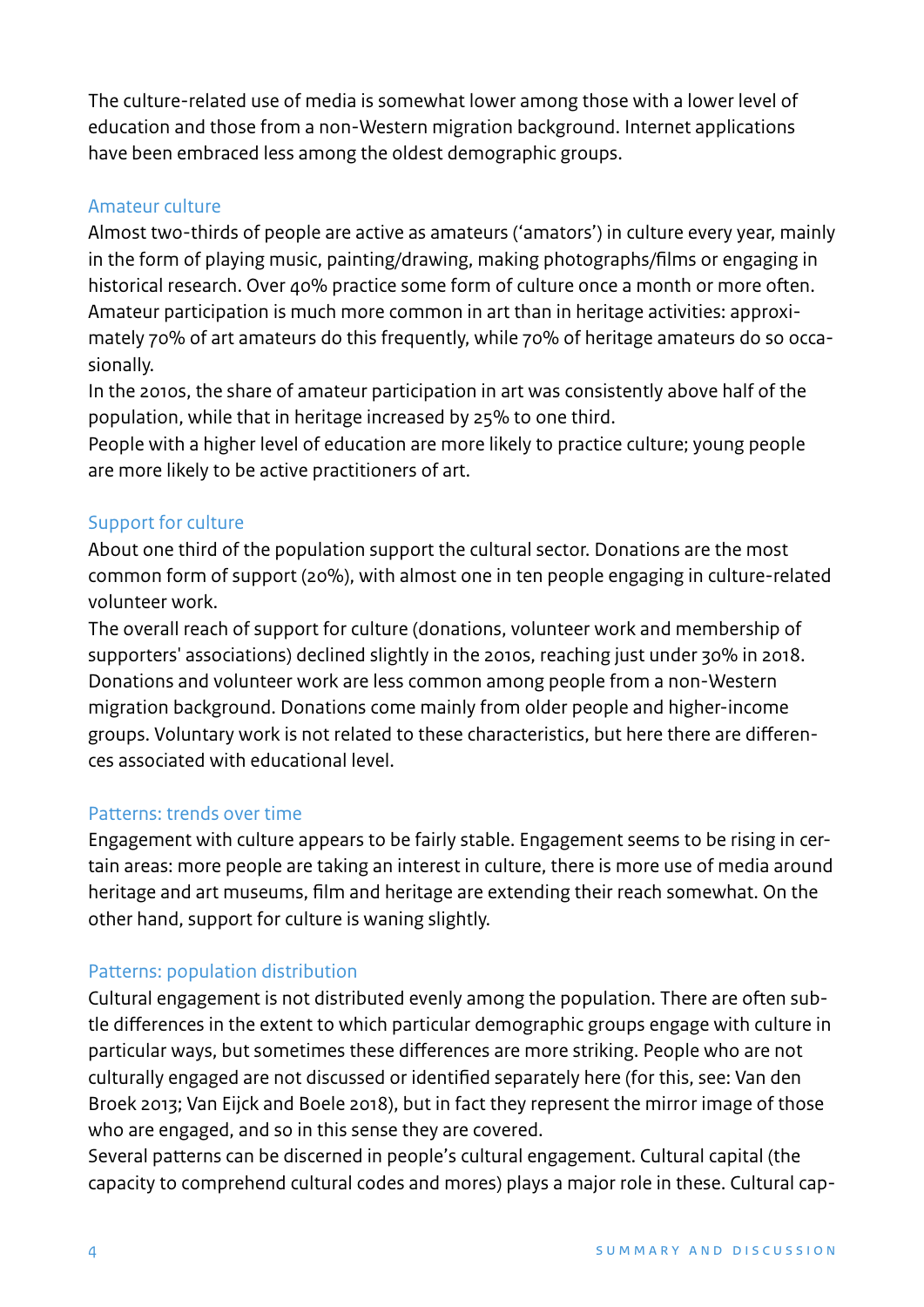ital varies between individuals in both quantitative and qualitative terms, resulting in varying degrees of mental distance from certain forms of culture. This is evident in differences in the educational level of people themselves and of their parents, in their ethnicity and ancestry and in their age or year of birth. This mental distance is more important than geographic or financial distance. As a rule, cultural engagement is somewhat lower among those who have had a shorter education (or whose parents had a shorter education), and among people from a non-Western migrant background. This applies across the board: interest in art and heritage (with the exception of interest in heritage and migration background), talking about culture, culture-related visits (to performing arts, visual arts, film, museums and festivals), use of cultural media, amateur culture and support for culture. The differences caused by level of education are the greatest with respect to the reach of classical performing arts, visual arts, museums and cultural volunteer work. In the case of libraries, the relationship with a migrant background is reversed: slightly more people with a non-Western migrant background visit libraries.

Cultural engagement is correlated with age or year of birth in a variety of ways. Art is a more frequent topic of conversation among younger people; heritage more frequently among older people. More young people visit art venues: performing arts and film are especially popular and attract many more younger people than older people. The same applies to cultural venues such as libraries and festivals. Among adults, the classical performing arts and visual arts are more popular among older people. More younger people than older people use digital media for purposes relating to culture. Art is actively practised the most among younger people, while heritage is actively practised least among middleaged people. The number of cultural volunteers is highest among younger people and the over-65s, while the proportion of donors to culture rises sharply with age.

Generally speaking, living in a city has little or no effect on the reach of culture. The same applies to gender, with the provision that slightly more men actively participate in heritage activities and slightly more women are interested in art, visit classical performing art and libraries, and actively practise art.

Income is often related to cultural engagement in a descriptive sense. However, when controlled for the influence of other characteristics this relationship is weaker as in the case of culture as a topic of conversation, of culture-related visits and of donations, or completely absent, as in the case of active participation in art. Only for donations does a (major) difference remain in the proportion of donors per income group. In some instances, income is not even relevant in a descriptive way, such as in the case of library visits or festival visits, active participation in heritage activities and voluntary work.

The smaller variations by income after controlling are due to cultural capital. A higher level of education is not only associated with a higher level of cultural engagement, but also with higher income. Consequently, the descriptive relationship between income and engagement with culture is partly illusory because it depends on the effect of education on both of these characteristics. An additional indication that cultural capital plays a more important role in cultural engagement than financial capital is that cultural capital is also associated with the use of culture-related media, which involves no costs at all.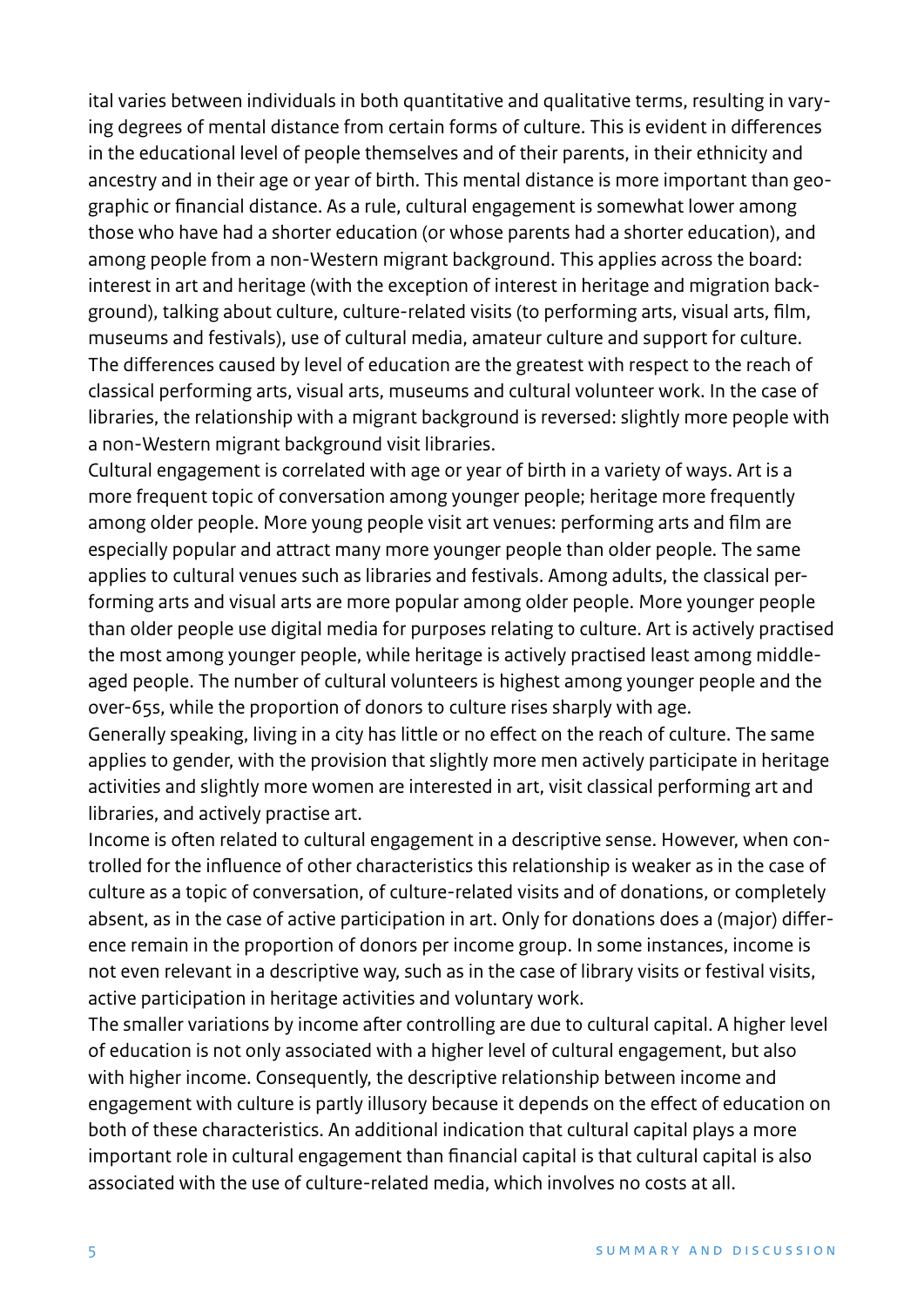#### Cultural engagement in the 2010s in context

As a decade, the 2010s were bookended by two crises. The beginning of the decade was dominated by the aftermath of the credit crisis, while its end was marked by the start of the coronavirus pandemic. This normality makes the 2010s a unique decade, which can serve as a benchmark by which to evaluate the consequences of the credit crisis and the coronavirus crisis. The consequences of the coronavirus crisis will depend on how long that crisis continues, on the resilience of cultural life and the cultural sector, and on the support for culture provided (see the SCP report: *Coronavirus and the meaning of cultural life*, Van den Broek 2020), but at present these factors remain unknown.

Any consideration of cultural engagement over the 2010s is impossible without outlining the broader context. It was a decade of economic recovery following the credit crisis, with cuts made to government spending on culture in the first instance, in the aftermath of that crisis, partly fuelled by a rhetoric that did not cast a positive light on those sections of the cultural sector that received subsidies. It was also a decade in which services, including cultural services, underwent steady digitization (with the advent of audio and video streaming). Over the course of the decade, the theme of diversity also returned to the culturalpolitical agenda, this time under the name of inclusion.

The decision to cut spending on culture stemmed from the coalition agreement of the first Rutte government of September 2010. One PVV member of the Dutch House of Representatives set the tone by characterising subsidised cultural institutions as 'subsidy guzzlers'. Due to the four-year programme of government funding for culture, those cuts had a longterm impact. Many municipalities – which combined, incidentally, spend more than twice as much on culture than national government – had less money to spend as a result of the credit crisis and also made cuts to culture budgets.

Yet no sign of the financial crisis, the accompanying rhetoric and subsequent budget cuts can be discerned in levels of cultural engagement in the years 2012-2018. Part of the explanation for this is that the rhetoric and spending cuts did not affect culture as a whole, but 'only' those areas of culture that receive government funding. Whatever the case may be, the level of engagement with culture has been an example of continuity. To the extent that any change in levels of engagement with culture has occurred, there has generally been an increase rather than a decrease: interest in heritage and the use of media in heritage have increased, as has the reach of museums, film and heritage. Active participation in culture was also on the rise. Only support for culture saw a slight fall. There was no popular movement to make up for the spending cuts. One disclaimer regarding the observation that there was no discernible effect on cultural engagement in the aftermath of the credit crisis and the spending cuts is the unanswerable question of whether cultural engagement might otherwise have risen to an even higher level than its current level.

The growing availability of culture online, often at little or no cost, has not been accompanied by a rise in interest in culture or in a reduction in the physical reach of culture. The consequences have remained limited to slight shifts within the use of culture-related media, with the reach of digital media growing at the expense of print media and broadcasting.